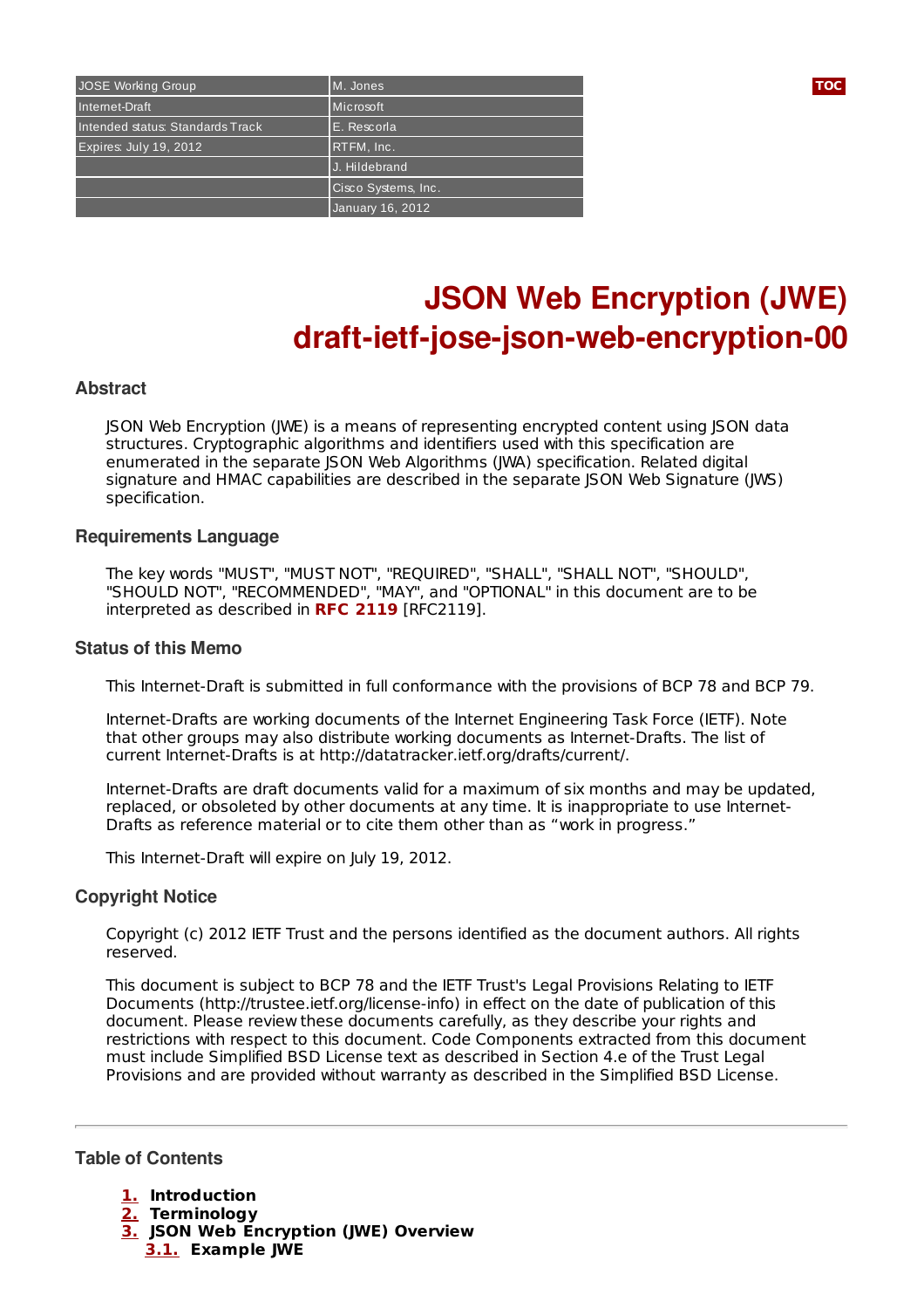- **[4.](#page-2-2) JWE Header**
	- **[4.1.](#page-3-0) Reserved Header Parameter Names**
	- **[4.2.](#page-4-0) Public Header Parameter Names**
	- **[4.3.](#page-4-1) Private Header Parameter Names**
- **[5.](#page-5-0) Message Encryption**
- **[6.](#page-5-1) Message Decryption**
- **[7.](#page-5-2) CEK Encryption**
	- **[7.1.](#page-5-3) Asymmetric Encryption**
	- **[7.2.](#page-6-0) Symmetric Encryption**
- **[8.](#page-6-1) Composition**
- **[9.](#page-6-2) Encrypting JWEs with Cryptographic Algorithms**
- **[10.](#page-6-3) IANA Considerations**
- **[11.](#page-6-4) Security Considerations**

**[11.1.](#page-7-0) Unicode Comparison Security Issues**

- **[12.](#page-7-1) Open Issues and Things To Be Done (TBD)**
- **[13.](#page-8-1) References**
	- **[13.1.](#page-8-1) Normative References**

**[13.2.](#page-8-2) Informative References**

**[Appendix](#page-8-3) A. JWE Examples**

**[A.1.](#page-8-4) JWE Example using TBD Algorithm**

- **[A.1.1.](#page-8-5) Encrypting**
- **[A.1.2.](#page-9-0) Decrypting**

**[Appendix](#page-9-1) B. Acknowledgements**

**[Appendix](#page-9-2) C. Document History**

<span id="page-1-0"></span>**[§](#page-9-3) Authors' Addresses**

#### **1. Introduction**

JSON Web Encryption (JWE) is a compact encryption format intended for space constrained environments such as HTTP Authorization headers and URI query parameters. It provides a wrapper for encrypted content using JSON RFC [4627](#page-8-6) [RFC4627] data structures. The JWE encryption mechanisms are independent of the type of content being encrypted. Cryptographic algorithms and identifiers used with this specification are enumerated in the separate JSON Web Algorithms (JWA) **[\[JWA\]](#page-8-7)** specification. Related digital signature and HMAC capabilities are described in the separate JSON Web Signature (JWS) [**JWS]** specification.

#### <span id="page-1-1"></span>**2. Terminology**

JSON Web Encryption (JWE)

A data structure representing an encrypted version of a Plaintext. The structure consists of three parts: the JWE Header, the JWE Encrypted Key, and the JWE Ciphertext.

Plaintext

The bytes to be encrypted - a.k.a., the message.

Ciphertext

The encrypted version of the Plaintext.

Content Encryption Key (CEK)

A symmetric key generated to encrypt the Plaintext for the recipient to produce the Ciphertext, which is encrypted to the recipient as the JWE Encrypted Key. JWE Header

A string representing a JSON object that describes the encryption operations applied to create the JWE Encrypted Key and the JWE Ciphertext.

JWE Encrypted Key

The Content Encryption Key (CEK) is encrypted with the intended recipient's key and the resulting encrypted content is recorded as a byte array, which is referred to as the JWE Encrypted Key.

#### JWE Ciphertext

A byte array containing the Ciphertext.

#### Encoded JWE Header

Base64url encoding of the bytes of the UTF-8 **RFC [3629](#page-8-9)** [RFC3629] representation of the JWE Header.

#### **[TOC](#page-0-0)**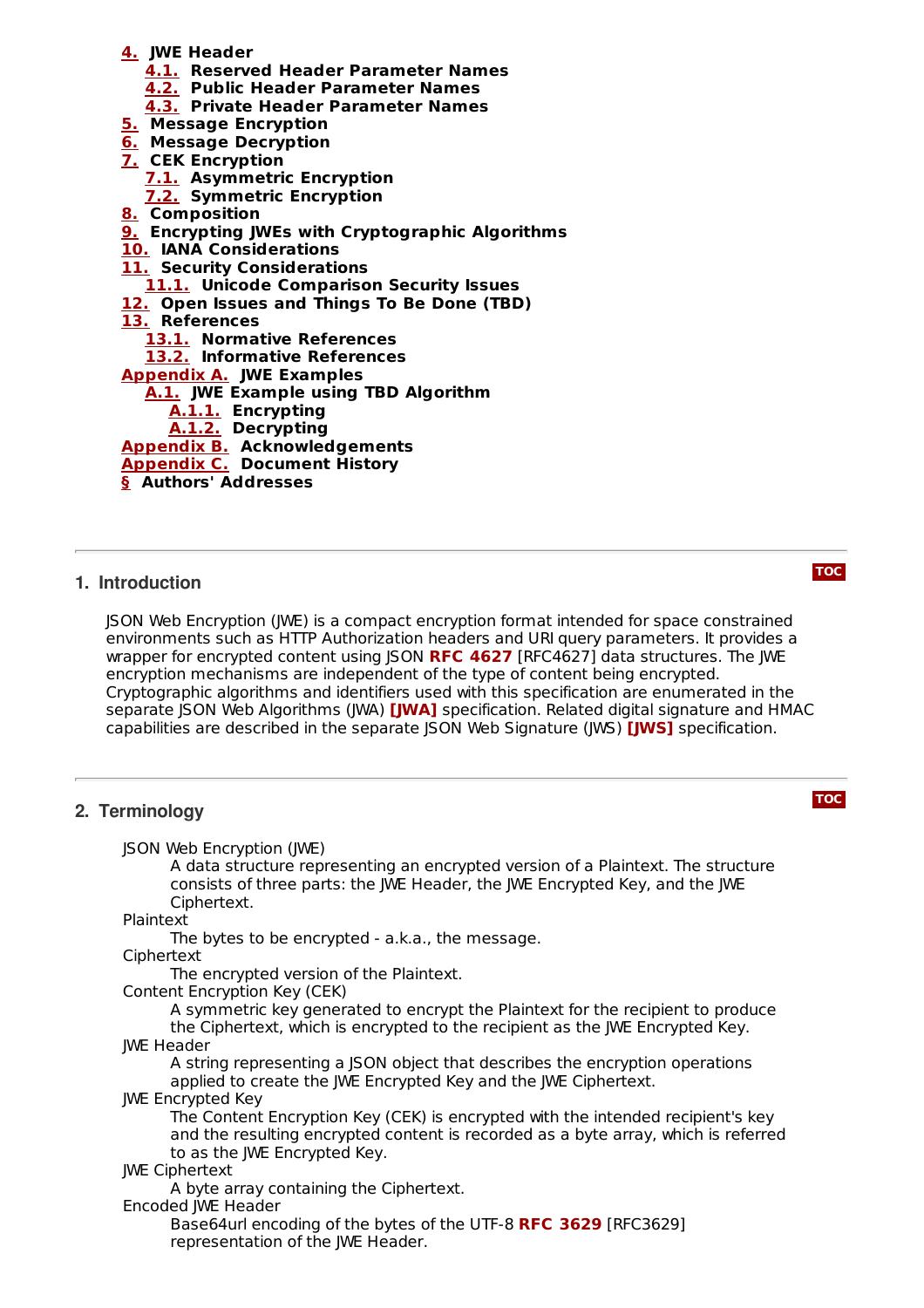Encoded JWE Encrypted Key Base64url encoding of the JWE Encrypted Key. Encoded JWE Ciphertext Base64url encoding of the JWE Ciphertext. Header Parameter Names The names of the members within the JWE Header. Header Parameter Values The values of the members within the JWE Header. Base64url Encoding For the purposes of this specification, this term always refers to the URL- and filename-safe Base64 encoding described in **RFC [4648](#page-8-10)** [RFC4648], Section 5, with the (non URL-safe) '=' padding characters omitted, as permitted by Section 3.2. (See Appendix B of **[\[JWS\]](#page-8-8)** for notes on implementing base64url encoding without padding.)

#### <span id="page-2-0"></span>**3. JSON Web Encryption (JWE) Overview**

JWE represents encrypted content using JSON data structures and base64url encoding. The representation consists of three parts: the JWE Header, the JWE Encrypted Key, and the JWE Ciphertext. The three parts are base64url-encoded for transmission, and typically represented as the concatenation of the encoded strings in that order, with the three strings being separated by period ('.') characters.

JWE utilizes encryption to ensure the confidentiality of the contents of the Plaintext. JWE does not add a content integrity check if not provided by the underlying encryption algorithm. If  $\boldsymbol{\delta}$  such a check is needed, an algorithm providing it such as <code>AES-GCM</code> [\[NIST](#page-8-11)-800-38D] can be used, or alternatively, it can be provided through composition by encrypting a representation of the digitally signed or HMACed content.

### <span id="page-2-1"></span>**3.1. Example JWE**

The following example JWE Header declares that:

- the Content Encryption Key is encrypted to the recipient using the RSA-PKCS1\_1.5 algorithm to produce the IWE Encrypted Key.
- the Plaintext is encrypted using the AES-256-GCM algorithm to produce the JWE Ciphertext,
- the specified 64-bit Initialization Vector with the base64url encoding \_\_79\_Pv6fg was used, and
- the thumbprint of the X.509 certificate that corresponds to the key used to encrypt the JWE has the base64url encoding 7noOPq-hJ1\_hCnvWh6IeYI2w900.

```
{"alg":"RSA1_5",
 "enc":"A256GCM",
"iv":"__79_Pv6-fg",
 "x5t":"7no0Pq-hJ1_hCnvWh6IeYI2w900"}
```
Base64url encoding the bytes of the UTF-8 representation of the JWE Header yields this Encoded JWE Header value (with line breaks for display purposes only):

eyJhbGciOiJSU0ExXzUiLA0KICJlbmMiOiJBMjU2R0NNIiwNCiAiaXYiOiJfXzc5 X1B2Ni1mZyIsDQogIng1dCI6Ijdub09QcS1oSjFfaENudldoNkllWUkydzlRMCJ9

<span id="page-2-2"></span>TBD: Finish this example by showing generation of a Content Encryption Key (CEK), using the CEK to encrypt the Plaintext to produce the Ciphertext (and base64url encoding it), and using the recipient's key to encrypt the CEK to produce the JWE Encrypted Key (and base64url encoding it).

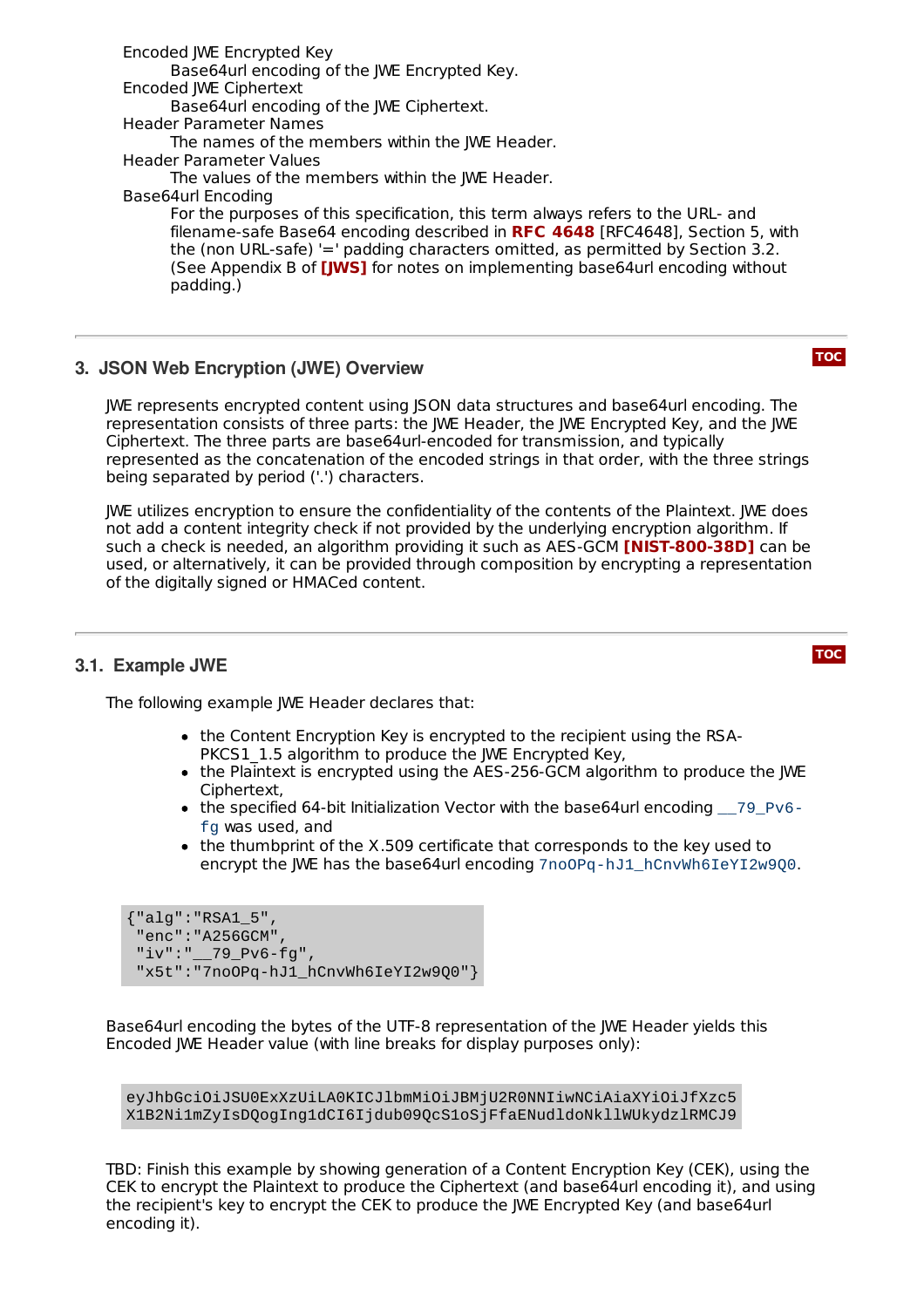#### **4. JWE Header**

The members of the JSON object represented by the JWE Header describe the encryption applied to the Plaintext and optionally additional properties of the JWE. The Header Parameter Names within this object MUST be unique. Implementations MUST understand the entire contents of the header; otherwise, the JWE MUST be rejected.

#### <span id="page-3-0"></span>**4.1. Reserved Header Parameter Names**

The following header parameter names are reserved. All the names are short because a core goal of JWE is for the representations to be compact.

TBD: Describe the relationship between the JWS and JWE header parameters - especially the alg parameter, which can contain digital signature or HMAC algorithms (from JWS) or encryption algorithms (from JWE), and the key reference parameters jku, kid, x5u, and x5t.

<span id="page-3-1"></span>

| <b>Header</b><br>Name | <b>JSON</b><br><b>Type</b> | <b>Header</b><br><b>Syntax</b> | Parameter Value Parameter Header Parameter Semantics                                                                                                                                                                                                                                                                                                                                                                                                                                                                                                                                     |
|-----------------------|----------------------------|--------------------------------|------------------------------------------------------------------------------------------------------------------------------------------------------------------------------------------------------------------------------------------------------------------------------------------------------------------------------------------------------------------------------------------------------------------------------------------------------------------------------------------------------------------------------------------------------------------------------------------|
| alg                   |                            |                                | The alg (algorithm) header parameter identifies the cryptographic<br>algorithm used to secure the JWE Encrypted Key. A list of defined<br>encryption alg values is presented in Section 4, Table 2 of the<br>JSON Web Algorithms (JWA) [JWA] specification. The processing of<br>string StringOrURI the alg (algorithm) header parameter requires that the value<br>MUST be one that is both supported and for which there exists a<br>key for use with that algorithm associated with the intended<br>recipient. The alg value is case sensitive. This header parameter<br>is REQUIRED. |
| enc                   |                            | string StringOrURI             | The enc (encryption method) header parameter identifies the<br>symmetric encryption algorithm used to secure the Ciphertext. A<br>list of defined enc values is presented in Section 4, Table 3 of the<br>JSON Web Algorithms (JWA) [JWA] specification. The processing of<br>the enc (encryption method) header parameter requires that the<br>value MUST be one that is supported. The enc value is case<br>sensitive. This header parameter is REQUIRED.                                                                                                                              |
| İv                    | string String              |                                | Initialization Vector (iv) value for algorithms requiring it,<br>represented as a base64url encoded string. This header<br>parameter is OPTIONAL.                                                                                                                                                                                                                                                                                                                                                                                                                                        |
| epk                   |                            | object JWK Key<br>Object       | Ephemeral Public Key (epk) value created by the originator for the<br>use in ECDH-ES RFC 6090 [RFC6090] encryption. This key is<br>represented in the same manner as a JSON Web Key [JWK] JWK<br>Key Object value, containing crv (curve), x, and y members. The<br>inclusion of the JWK Key Object alg (algorithm) member is<br>OPTIONAL. This header parameter is OPTIONAL.                                                                                                                                                                                                            |
| zip                   | string String              |                                | Compression algorithm (zip) applied to the Plaintext before<br>encryption, if any. This specification defines the value GZIP to refer<br>to the encoding format produced by the file compression program<br>"gzip" (GNU zip) as described in [RFC1952]; this format is a<br>Lempel-Ziv coding (LZ77) with a 32 bit CRC. If no zip parameter is<br>present, or its value is none, no compression is applied to the<br>Plaintext before encryption. The zip value is case sensitive. This<br>header parameter is OPTIONAL.                                                                 |
| jku                   | string URL                 |                                | The jku (JSON Web Key URL) header parameter is an absolute<br>URL that refers to a resource for a set of JSON-encoded public<br>keys, one of which corresponds to the key that was used to<br>encrypt the JWE. The keys MUST be encoded as described in the<br>JSON Web Key (JWK) [JWK] specification. The protocol used to<br>acquire the resource MUST provide integrity protection. An HTTP                                                                                                                                                                                           |

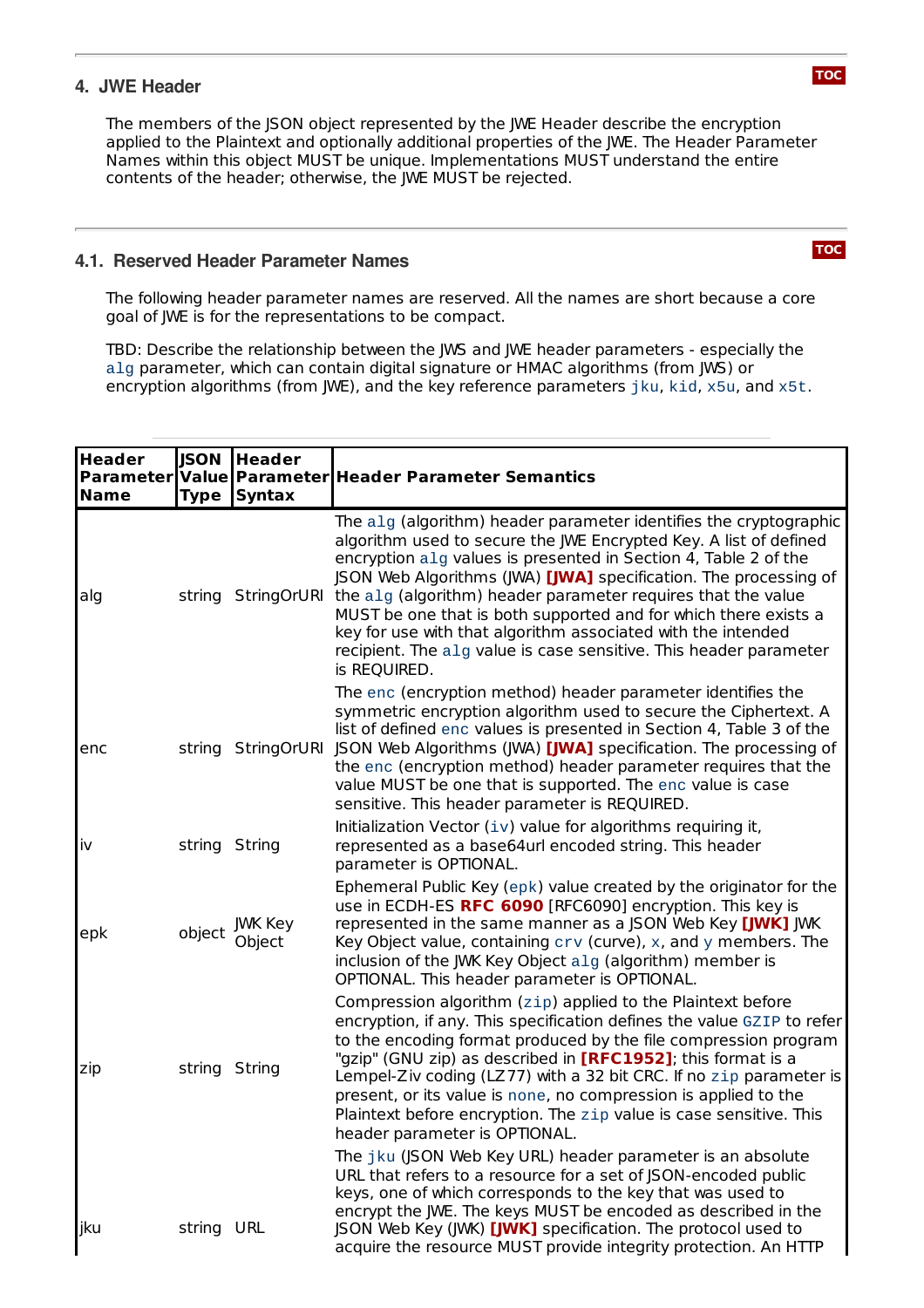|     |            |               | GET request to retrieve the certificate MUST use TLS RFC 2818<br>[RFC2818] RFC 5246 [RFC5246] with server authentication RFC<br>6125 [RFC6125]. This header parameter is OPTIONAL.<br>The kid (key ID) header parameter is a hint indicating which key                                                                                                                                                                                                                                                                                                                                                                                                                  |
|-----|------------|---------------|-------------------------------------------------------------------------------------------------------------------------------------------------------------------------------------------------------------------------------------------------------------------------------------------------------------------------------------------------------------------------------------------------------------------------------------------------------------------------------------------------------------------------------------------------------------------------------------------------------------------------------------------------------------------------|
| kid |            | string String | was used to encrypt the JWE. This allows originators to explicitly<br>signal a change of key to recipients. The interpretation of the<br>contents of the kid parameter is unspecified. This header<br>parameter is OPTIONAL.                                                                                                                                                                                                                                                                                                                                                                                                                                            |
| x5u | string URL |               | The x5u (X.509 URL) header parameter is an absolute URL that<br>refers to a resource for the X.509 public key certificate or<br>certificate chain corresponding to the key used to encrypt the JWE.<br>The identified resource MUST provide a representation of the<br>certificate or certificate chain that conforms to RFC 5280<br>[RFC5280] in PEM encoded form RFC 1421 [RFC1421]. The<br>protocol used to acquire the resource MUST provide integrity<br>protection. An HTTP GET request to retrieve the certificate MUST<br>use TLS RFC 2818 [RFC2818] RFC 5246 [RFC5246] with server<br>authentication RFC 6125 [RFC6125]. This header parameter is<br>OPTIONAL. |
| x5t |            | string String | The x5t (x.509 certificate thumbprint) header parameter provides<br>a base64url encoded SHA-1 thumbprint (a.k.a. digest) of the DER<br>encoding of the X.509 certificate that corresponds to the key that<br>was used to encrypt the JWE. This header parameter is OPTIONAL.                                                                                                                                                                                                                                                                                                                                                                                            |
| typ |            | string String | The typ (type) header parameter is used to declare the type of<br>the encrypted content. The typ value is case sensitive. This<br>header parameter is OPTIONAL.                                                                                                                                                                                                                                                                                                                                                                                                                                                                                                         |

**Table 1: Reserved Header Parameter Definitions**

Additional reserved header parameter names MAY be defined via the IANA JSON Web Encryption Header Parameters registry, as per **[Section](#page-6-3) 10**. The syntax values used above are defined as follows:

| <b>Syntax</b><br>Name | <b>Syntax Definition</b>                                                                                                                           |
|-----------------------|----------------------------------------------------------------------------------------------------------------------------------------------------|
| <b>String</b>         | Any string value MAY be used.                                                                                                                      |
|                       | StringOrURI Any string value MAY be used but a value containing a ":" character MUST be a URI as StringOrURI defined in <b>RFC 3986</b> [RFC3986]. |
| URL                   | A URL as defined in RFC 1738 [RFC1738].                                                                                                            |

#### **Table 2: Header Parameter Syntax Definitions**

#### <span id="page-4-0"></span>**4.2. Public Header Parameter Names**

Additional header parameter names can be defined by those using JWE. However, in order to prevent collisions, any new header parameter name or algorithm value SHOULD either be defined in the IANA JSON Web Encryption Header Parameters registry or be defined as a URI that contains a collision resistant namespace. In each case, the definer of the name or value needs to take reasonable precautions to make sure they are in control of the part of the namespace they use to define the header parameter name.

New header parameters should be introduced sparingly, as they can result in noninteroperable JWEs.

#### <span id="page-4-1"></span>**4.3. Private Header Parameter Names**

A producer and consumer of a JWE may agree to any header parameter name that is not a

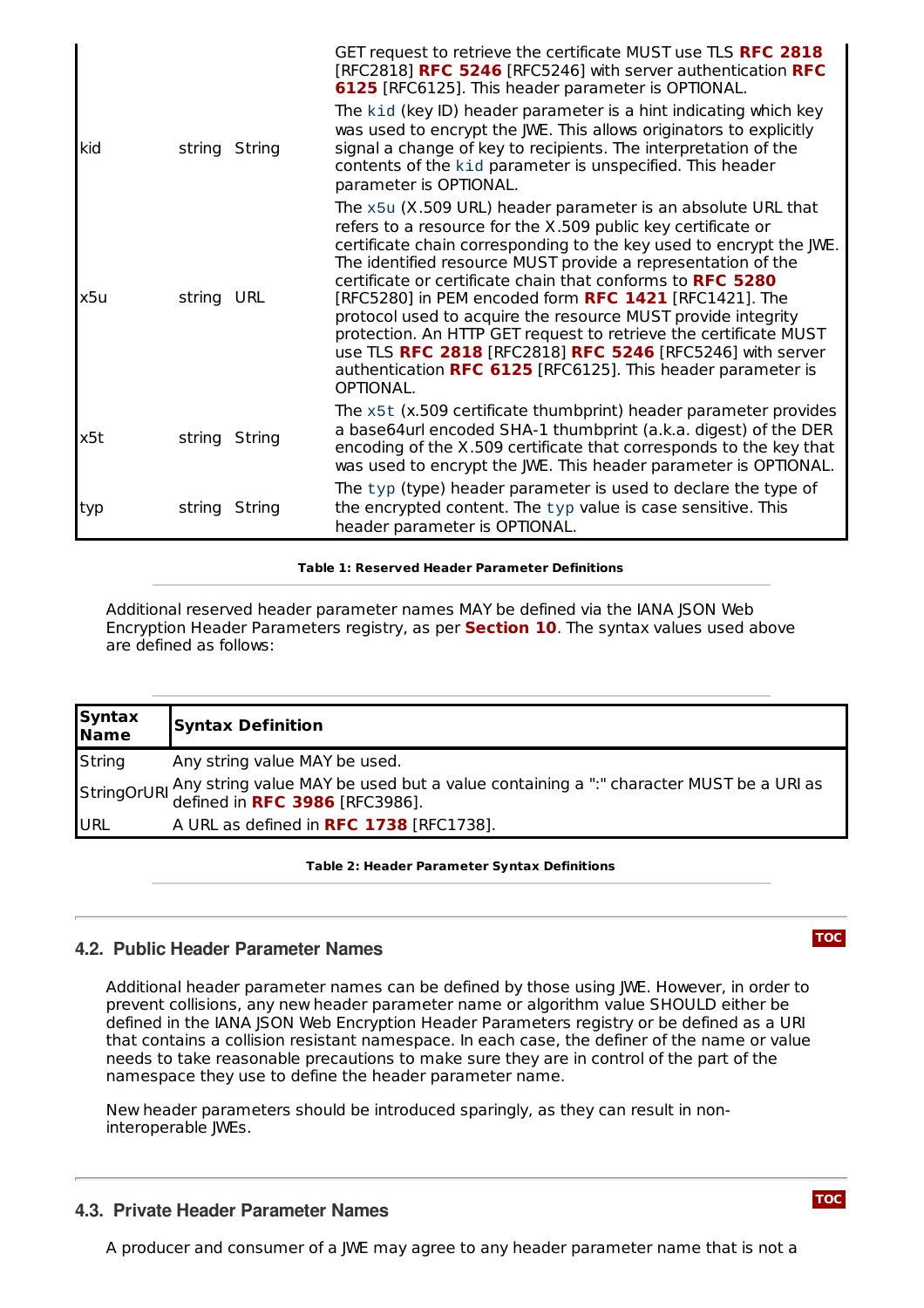**Reserved Name [Section](#page-4-0) 4.1** or a Public Name Section 4.2. Unlike Public Names, these private names are subject to collision and should be used with caution.

New header parameters should be introduced sparingly, as they can result in noninteroperable JWEs.

#### <span id="page-5-0"></span>**5. Message Encryption**

The message encryption process is as follows:

- 1. Generate a random Content Encryption Key (CEK). The CEK MUST have a length at least equal to that of the required encryption keys and MUST be generated randomly. See RFC [4086](#page-8-22) [RFC4086] for considerations on generating random values.
- 2. Encrypt the CEK for the recipient (see **[Section](#page-5-2) 7**).
- 3. Generate a random IV (if required for the algorithm).
- 4. Compress the Plaintext if a zip parameter was included.
- 5. Serialize the (compressed) Plaintext into a bitstring M.
- 6. Encrypt M using the CEK and IV to form the bitstring C.
- 7. Set the Encoded JWE Ciphertext equal to the base64url encoded representation of C.
- 8. Create a JWE Header containing the encryption parameters used. Note that white space is explicitly allowed in the representation and no canonicalization is performed before encoding.
- 9. Base64url encode the bytes of the UTF-8 representation of the JWE Header to create the Encoded JWE Header.
- 10. The three encoded parts, taken together, are the result of the encryption.

#### <span id="page-5-1"></span>**6. Message Decryption**

The message decryption process is the reverse of the encryption process. If any of these steps fails, the JWE MUST be rejected.

- 1. The Encoded JWE Header, the Encoded JWE Encrypted Key, and the Encoded JWE Ciphertext MUST be successfully base64url decoded following the restriction that no padding characters have been used.
- 2. The resulting JWE Header MUST be completely valid JSON syntax conforming to [RFC4627]. **RFC [4627](#page-8-6)**
- 3. The resulting JWE Header MUST be validated to only include parameters and values whose syntax and semantics are both understood and supported.
- 4. Verify that the JWE Header appears to reference a key known to the recipient.
- 5. Decrypt the JWE Encrypted Key to produce the CEK.
- 6. Decrypt the binary representation of the JWE Ciphertext using the CEK.
- 7. Uncompress the result of the previous step, if a zip parameter was included.
- 8. Output the result.

#### <span id="page-5-2"></span>**7. CEK Encryption**

JWE supports two forms of CEK encryption:

- Asymmetric encryption under the recipient's public key.
- Symmetric encryption under a shared key.

### <span id="page-5-3"></span>**7.1. Asymmetric Encryption**

In the asymmetric encryption mode, the CEK is encrypted under the recipient's public key. The asymmetric encryption modes defined for use with this in this specification are listed in





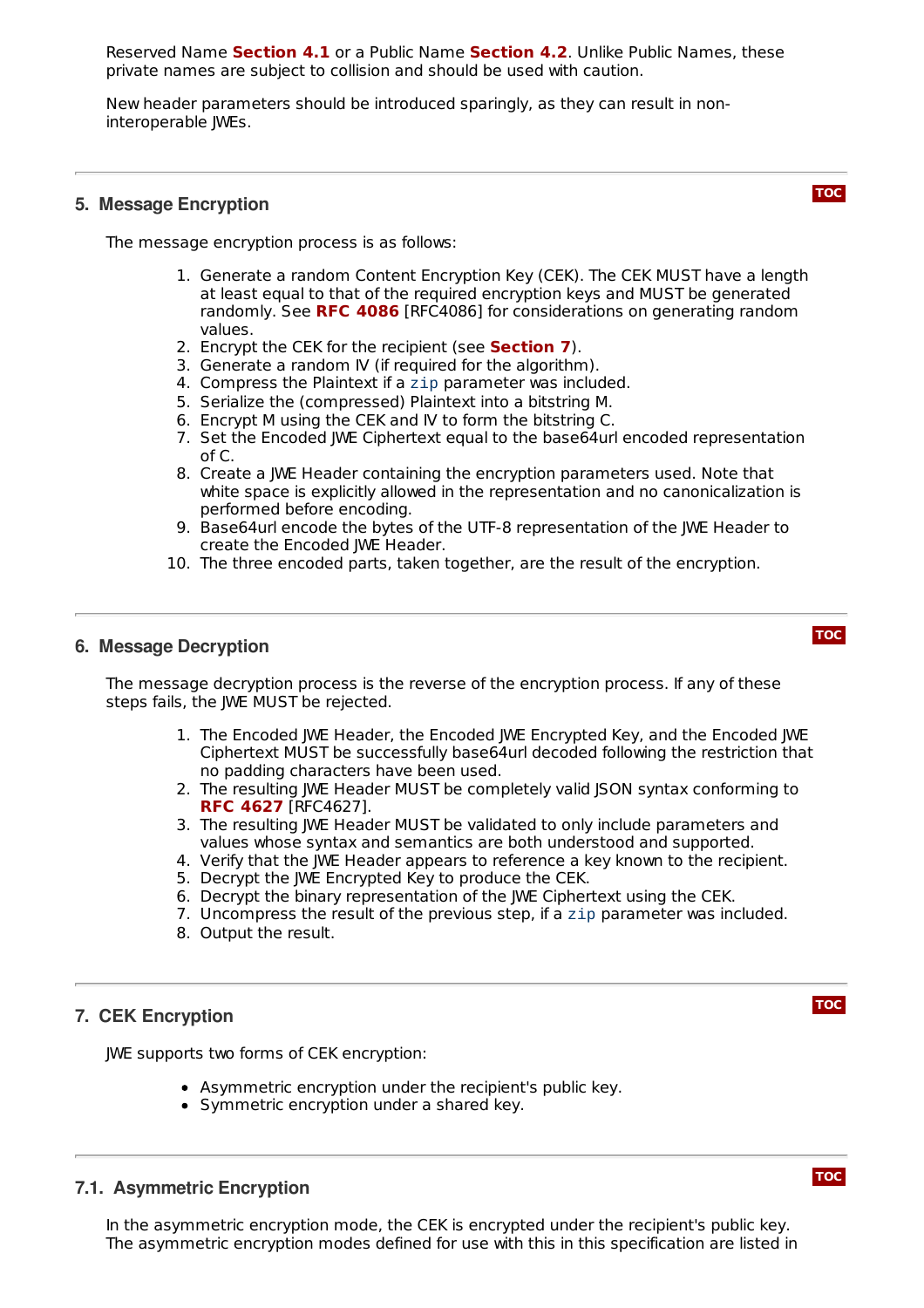#### <span id="page-6-0"></span>**7.2. Symmetric Encryption**

In the symmetric encryption mode, the CEK is encrypted under a symmetric key shared between the sender and receiver. The symmetric encryption modes defined for use with this in this specification are listed in Section 4, Table 2 of the JSON Web Algorithms (JWA) **[\[JWA\]](#page-8-7)** specification. For GCM, the random 64-bit IV is prepended to the ciphertext.

#### <span id="page-6-1"></span>**8. Composition**

This document does not specify a combination integrity and encrypted mode. However, because the contents of a message can be arbitrary, encryption and data origin authentication can be provided by recursively encapsulating multiple JWE and JWS messages. In general, senders SHOULD digitally sign or HMAC the message and then encrypt the result (thus encrypting the digital signature or HMAC). This prevents attacks in which the digital signature or HMAC is stripped, leaving just an encrypted message, as well as providing privacy for signers.

#### <span id="page-6-2"></span>**9. Encrypting JWEs with Cryptographic Algorithms**

JWE uses cryptographic algorithms to encrypt the Content Encryption Key (CEK) and the Plaintext. The JSON Web Algorithms (JWA) **[\[JWA\]](#page-8-7)** specification enumerates a set of cryptographic algorithms and identifiers to be used with this specification. Specifically, Section 4, Table 2 enumerates a set of alg (algorithm) header parameter values and Section 4, Table 3 enumerates a set of enc (encryption method) header parameter values intended for use this specification. It also describes the semantics and operations that are specific to these algorithms and algorithm families.

Public keys employed for encryption can be identified using the Header Parameter methods described in **[Section](#page-3-0) 4.1** or can be distributed using methods that are outside the scope of this specification.

#### <span id="page-6-3"></span>**10. IANA Considerations**

This specification calls for:

A new IANA registry entitled "JSON Web Encryption Header Parameters" for reserved header parameter names is defined in **[Section](#page-3-0) 4.1**. Inclusion in the registry is RFC Required in the [RFC5226] sense for reserved JWE **RFC [5226](#page-8-23)** header parameter names that are intended to be interoperable between implementations. The registry will just record the reserved header parameter name and a pointer to the RFC that defines it. This specification defines inclusion of the header parameter names defined in [Table](#page-3-1) 1.

#### <span id="page-6-4"></span>**11. Security Considerations**

TBD: Lots of work to do here. We need to remember to look into any issues relating to security and JSON parsing. One wonders just how secure most JSON parsing libraries are. Were they ever hardened for security scenarios? If not, what kind of holes does that open up? Also, we need to walk through the JSON standard and see what kind of issues we have especially around comparison of names. For instance, comparisons of header parameter names and other parameters must occur after they are unescaped. Need to also put in text about: Importance of keeping secrets secret. Rotating keys. Strengths and weaknesses of

**[TOC](#page-0-0)**

#### **[TOC](#page-0-0)**

**[TOC](#page-0-0)**

**[TOC](#page-0-0)**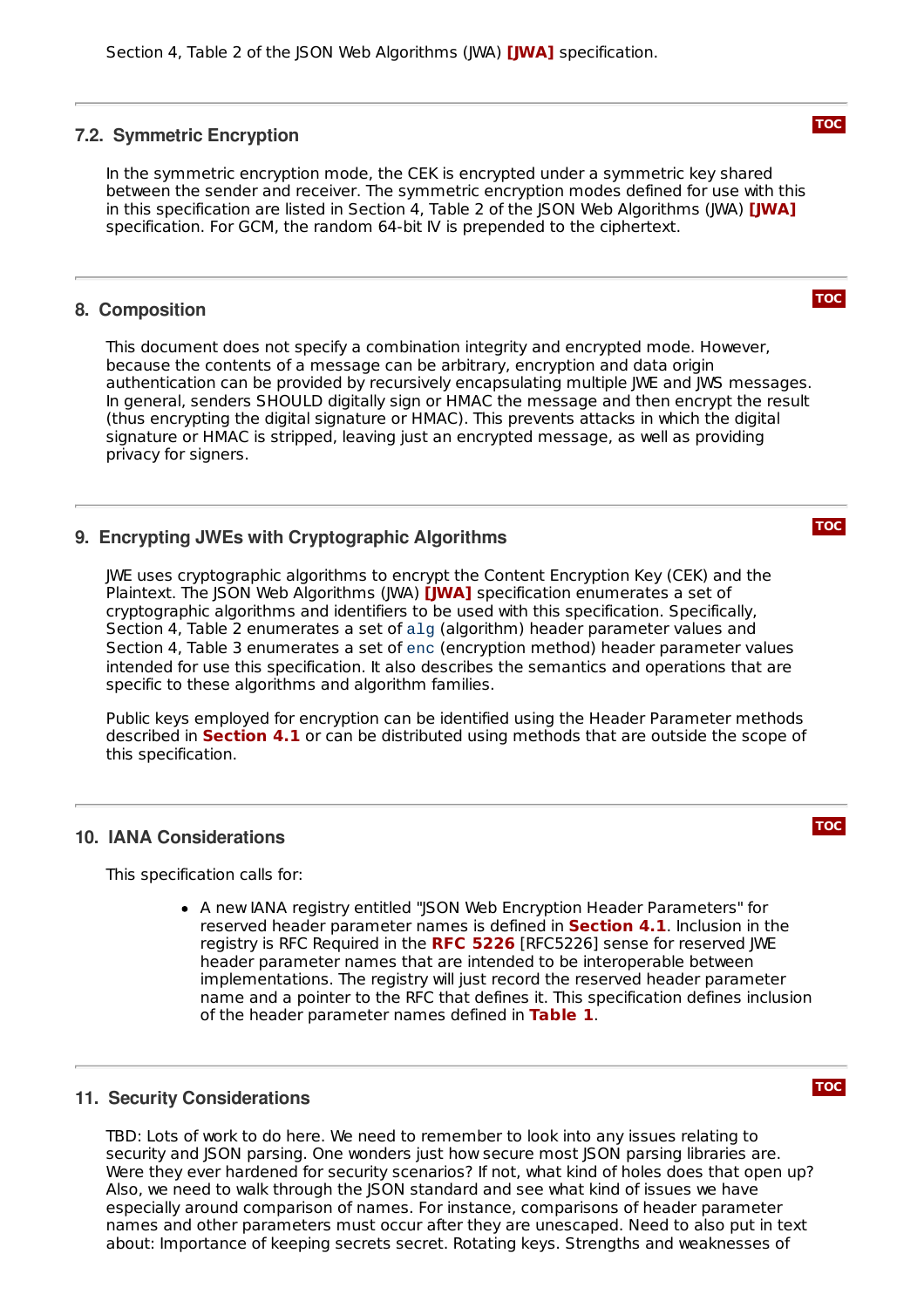the different algorithms.

TBD: Need to put in text about why strict (SON validation is necessary. Basically, that if malformed JSON is received then the intent of the sender is impossible to reliably discern. One example of malformed JSON that MUST be rejected is an object in which the same member name occurs multiple times.

TBD: We need a section on generating randomness in browsers - it's easy to screw up.

When utilizing TLS to retrieve information, the authority providing the resource MUST be authenticated and the information retrieved MUST be free from modification.

#### <span id="page-7-0"></span>**11.1. Unicode Comparison Security Issues**

**[TOC](#page-0-0)**

Header parameter names in JWEs are Unicode strings. For security reasons, the representations of these names must be compared verbatim after performing any escape processing (as per [RFC4627], Section 2.5). **RFC [4627](#page-8-6)**

This means, for instance, that these JSON strings must compare as being equal ("enc", "\u0065nc"), whereas these must all compare as being not equal to the first set or to each other ("ENC", "Enc", "en\u0043").

JSON strings MAY contain characters outside the Unicode Basic Multilingual Plane. For instance, the G clef character  $(U+1D11E)$  may be represented in a JSON string as "\uD834\uDD1E". Ideally, JWE implementations SHOULD ensure that characters outside the Basic Multilingual Plane are preserved and compared correctly; alternatively, if this is not possible due to these characters exercising limitations present in the underlying JSON implementation, then input containing them MUST be rejected.

#### <span id="page-7-1"></span>**12. Open Issues and Things To Be Done (TBD)**

The following items remain to be done in this draft:

- Describe the relationship between the JWE, JWS, and JWT header parameters. In particular, point out that the set of "alg" values defined by each must be compatible and non-overlapping.
- Consider whether we want to define composite integrity/encryption operations (as was the consensus to do at IIW, as documented at http://self-issued.info/? p=378). This would provide both confidentiality and integrity.
- Consider whether reusing the JWS jku, kid, x5u, and x5t parameters is the right thing to do, particularly as it effectively precludes specifying composite operations.
- Consider whether to add parameters for directly including keys in the header, either as JWK Key Objects, or X.509 cert values, or both.
- Consider whether to add version numbers.
- Consider which of the open issues from the JWS and JWT specs also apply here.
- Think about how to best describe the concept currently described as "the bytes of the UTF-8 representation of". Possible terms to use instead of "bytes of" include "byte sequence", "octet series", and "octet sequence". Also consider whether we want to add an overall clarifying statement somewhere in each spec something like "every place we say 'the UTF-8 representation of X', we mean 'the bytes of the UTF-8 representation of X'". That would potentially allow us to omit the "the bytes of" part everywhere else.
- Finish the Security Considerations section.
- Write a note in the Security Considerations section about how x5t (x.509 certificate thumbprint) should be deprecated because of known problems with SHA-1.
- Should StringOrURI use IRIs rather than RFC 3986 URIs?
- Provide a more robust description of the use of the IV. The current statement "For GCM, the random 64-bit IV is prepended to the ciphertext" in the Symmetric Encryption section is almost certainly out of place.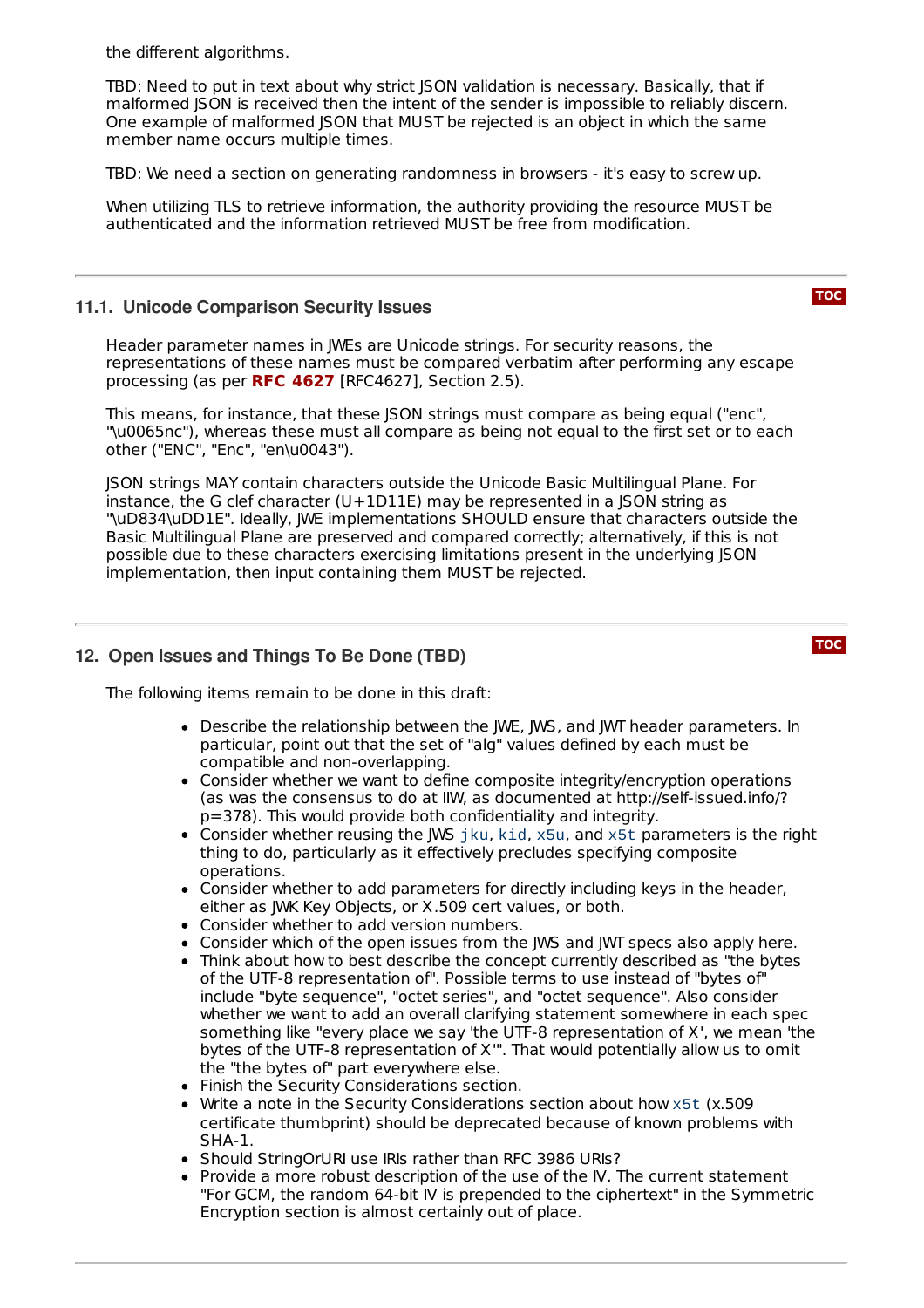#### <span id="page-8-1"></span>**13.1. Normative References**

- <span id="page-8-7"></span>**[JWA] [Jones,](mailto:mbj@microsoft.com) M.**, "**JSON Web [Algorithms](http://tools.ietf.org/html/draft-ietf-jose-json-web-algorithms) (JWA)**," January 2012.
- <span id="page-8-13"></span>**[JWK] [Jones,](mailto:mbj@microsoft.com) M.**, "**JSON Web Key [\(JWK\)](http://tools.ietf.org/html/draft-ietf-jose-json-web-key)**," January 2012.
- <span id="page-8-8"></span>**[JWS] [Jones,](mailto:mbj@microsoft.com) M.**, **[Bradley,](mailto:ve7jtb@ve7jtb.com) J.**, and **N. [Sakimura](mailto:n-sakimura@nri.co.jp)**, "**JSON Web [Signature](http://tools.ietf.org/html/draft-ietf-jose-json-web-signature) (JWS)**," January 2012.
- <span id="page-8-11"></span>**[NIST-800-** National Institute of Standards and Technology (NIST), "Recommendation for Block Cipher Modes of Operation: **38D]** Galois/Counter Mode (GCM) and GMAC," NIST PUB 800-38D, December 2001.
- <span id="page-8-19"></span>**[RFC1421] [Linn,](mailto:104-8456@mcimail.com) J.**, "**Privacy [Enhancement](http://tools.ietf.org/html/rfc1421) for Internet Electronic Mail: Part I: Message Encryption and Authentication Procedures**," RFC 1421, February 1993 (**[TXT](http://www.rfc-editor.org/rfc/rfc1421.txt)**).
- <span id="page-8-21"></span>**[RFC1738] [Berners-Lee,](mailto:timbl@info.cern.ch) T.**, **[Masinter,](mailto:masinter@parc.xerox.com) L.**, and **M. [McCahill](mailto:mpm@boombox.micro.umn.edu)**, "**Uniform [Resource](http://tools.ietf.org/html/rfc1738) Locators (URL)**," RFC 1738, December 1994 (**[TXT](http://www.rfc-editor.org/rfc/rfc1738.txt)**).
- <span id="page-8-14"></span>**[RFC1952] [Deutsch,](mailto:ghost@aladdin.com) P.**, **[Gailly,](mailto:gzip@prep.ai.mit.edu) J-L.**, **[Adler,](mailto:madler@alumni.caltech.edu) M.**, **[Deutsch,](mailto:ghost@aladdin.com) L.**, and **G. [Randers-Pehrson](http://tools.ietf.org/html/rfc1952)**, "**GZIP file format specification version 4.3**," RFC 1952, May 1996 (**[TXT](http://www.rfc-editor.org/rfc/rfc1952.txt)**, **[PS](http://www.rfc-editor.org/rfc/rfc1952.ps)**, **[PDF](http://www.rfc-editor.org/rfc/rfc1952.pdf)**).
- <span id="page-8-0"></span>**[RFC2119] [Bradner,](mailto:sob@harvard.edu) S.**, "**Key words for use in RFCs to Indicate [Requirement](http://tools.ietf.org/html/rfc2119) Levels**," BCP 14, RFC 2119, March 1997 (**[TXT](http://www.rfc-editor.org/rfc/rfc2119.txt)**, **[HTML](http://xml.resource.org/public/rfc/html/rfc2119.html)**, **[XML](http://xml.resource.org/public/rfc/xml/rfc2119.xml)**).
- <span id="page-8-15"></span>**[RFC2818]** Rescorla, E., "**[HTTP](http://tools.ietf.org/html/rfc2818) Over TLS**," RFC 2818, May 2000 (**[TXT](http://www.rfc-editor.org/rfc/rfc2818.txt)**).
- <span id="page-8-9"></span>**[RFC3629]** Yergeau, F., "**UTF-8, a [transformation](http://tools.ietf.org/html/rfc3629) format of ISO 10646**," STD 63, RFC 3629, November 2003 (**[TXT](http://www.rfc-editor.org/rfc/rfc3629.txt)**).
- <span id="page-8-20"></span>**[RFC3986] [Berners-Lee,](mailto:timbl@w3.org) T.**, **[Fielding,](mailto:fielding@gbiv.com) R.**, and **L. [Masinter](mailto:LMM@acm.org)**, "**Uniform [Resource](http://tools.ietf.org/html/rfc3986) Identifier (URI): Generic Syntax**," STD 66, RFC 3986, January 2005 (**[TXT](http://www.rfc-editor.org/rfc/rfc3986.txt)**, **[HTML](http://xml.resource.org/public/rfc/html/rfc3986.html)**, **[XML](http://xml.resource.org/public/rfc/xml/rfc3986.xml)**).
- <span id="page-8-22"></span>**[RFC4086]** Eastlake, D., Schiller, J., and S. Crocker, "**Randomness [Requirements](http://tools.ietf.org/html/rfc4086) for Security**," BCP 106, RFC 4086, June 2005 (**[TXT](http://www.rfc-editor.org/rfc/rfc4086.txt)**).
- <span id="page-8-6"></span>**[RFC4627]** Crockford, D., "**The [application/json](http://tools.ietf.org/html/rfc4627) Media Type for JavaScript Object Notation (JSON)**," RFC 4627, July 2006 (**[TXT](http://www.rfc-editor.org/rfc/rfc4627.txt)**).
- <span id="page-8-10"></span>**[RFC4648]** Josefsson, S., "**The Base16, Base32, and Base64 Data [Encodings](http://tools.ietf.org/html/rfc4648)**," RFC 4648, October 2006 (**[TXT](http://www.rfc-editor.org/rfc/rfc4648.txt)**).
- <span id="page-8-23"></span>**[RFC5226]** Narten, T. and H. Alvestrand, "**Guidelines for Writing an IANA [Considerations](http://tools.ietf.org/html/rfc5226) Section in RFCs**," BCP 26, RFC 5226, May 2008 (**[TXT](http://www.rfc-editor.org/rfc/rfc5226.txt)**).
- <span id="page-8-16"></span>**[RFC5246]** Dierks, T. and E. Rescorla, "**The [Transport](http://tools.ietf.org/html/rfc5246) Layer Security (TLS) Protocol Version 1.2**," RFC 5246, August 2008 (**[TXT](http://www.rfc-editor.org/rfc/rfc5246.txt)**).
- <span id="page-8-18"></span>**[RFC5280]** Cooper, D., Santesson, S., Farrell, S., Boeyen, S., Housley, R., and W. Polk, "**Internet X.509 Public Key [Infrastructure](http://tools.ietf.org/html/rfc5280) Certificate and Certificate Revocation List (CRL) Profile**," RFC 5280, May 2008 (**[TXT](http://www.rfc-editor.org/rfc/rfc5280.txt)**).
- <span id="page-8-12"></span>**[RFC6090]** McGrew, D., Igoe, K., and M. Salter, "**Fundamental Elliptic Curve [Cryptography](http://tools.ietf.org/html/rfc6090) Algorithms**," RFC 6090, February 2011 (**[TXT](http://www.rfc-editor.org/rfc/rfc6090.txt)**).
- <span id="page-8-17"></span><span id="page-8-2"></span>**[RFC6125]** Saint-Andre, P. and J. Hodges, "**[Representation](http://tools.ietf.org/html/rfc6125) and Verification of Domain-Based Application Service Identity within Internet Public Key Infrastructure Using X.509 (PKIX) Certificates in the Context of Transport Layer Security (TLS)**," RFC 6125, March 2011 (**[TXT](http://www.rfc-editor.org/rfc/rfc6125.txt)**).

#### **13.2. Informative References**

<span id="page-8-25"></span>**[I-D.rescorla-jsms]** Rescorla, E. and J. Hildebrand, "**[JavaScript](http://tools.ietf.org/html/draft-rescorla-jsms-00) Message Security Format**," draft-rescorla-jsms-00 (work in progress), March 2011 (**[TXT](http://www.ietf.org/internet-drafts/draft-rescorla-jsms-00.txt)**).

<span id="page-8-27"></span><span id="page-8-26"></span><span id="page-8-24"></span>**[JSE]** Bradley, J. and N. Sakimura (editor), "**JSON Simple [Encryption](http://jsonenc.info/enc/1.0/)**," September 2010. **[RFC5652]** Housley, R., "**[Cryptographic](http://tools.ietf.org/html/rfc5652) Message Syntax (CMS)**," STD 70, RFC 5652, September 2009 (**[TXT](http://www.rfc-editor.org/rfc/rfc5652.txt)**). **[W3C.CR-xmlenc-**Hirsch, F., Roessler, T., Reagle, J., and D. Eastlake, "**XML Encryption Syntax and Processing Version core1-20110303] 1.1**," World Wide Web Consortium CR [CR-xmlenc-core1-20110303,](http://www.w3.org/TR/2011/CR-xmlenc-core1-20110303) March 2011 (**[HTML](http://www.w3.org/TR/2011/CR-xmlenc-core1-20110303)**).

#### <span id="page-8-3"></span>**Appendix A. JWE Examples**

<span id="page-8-4"></span>This section provides several examples of JWEs.

#### <span id="page-8-5"></span>**A.1. JWE Example using TBD Algorithm**

#### **A.1.1. Encrypting**

TBD: Demonstrate encryption steps with this algorithm

## **[TOC](#page-0-0)**

**[TOC](#page-0-0)**

**[TOC](#page-0-0)**

**[TOC](#page-0-0)**